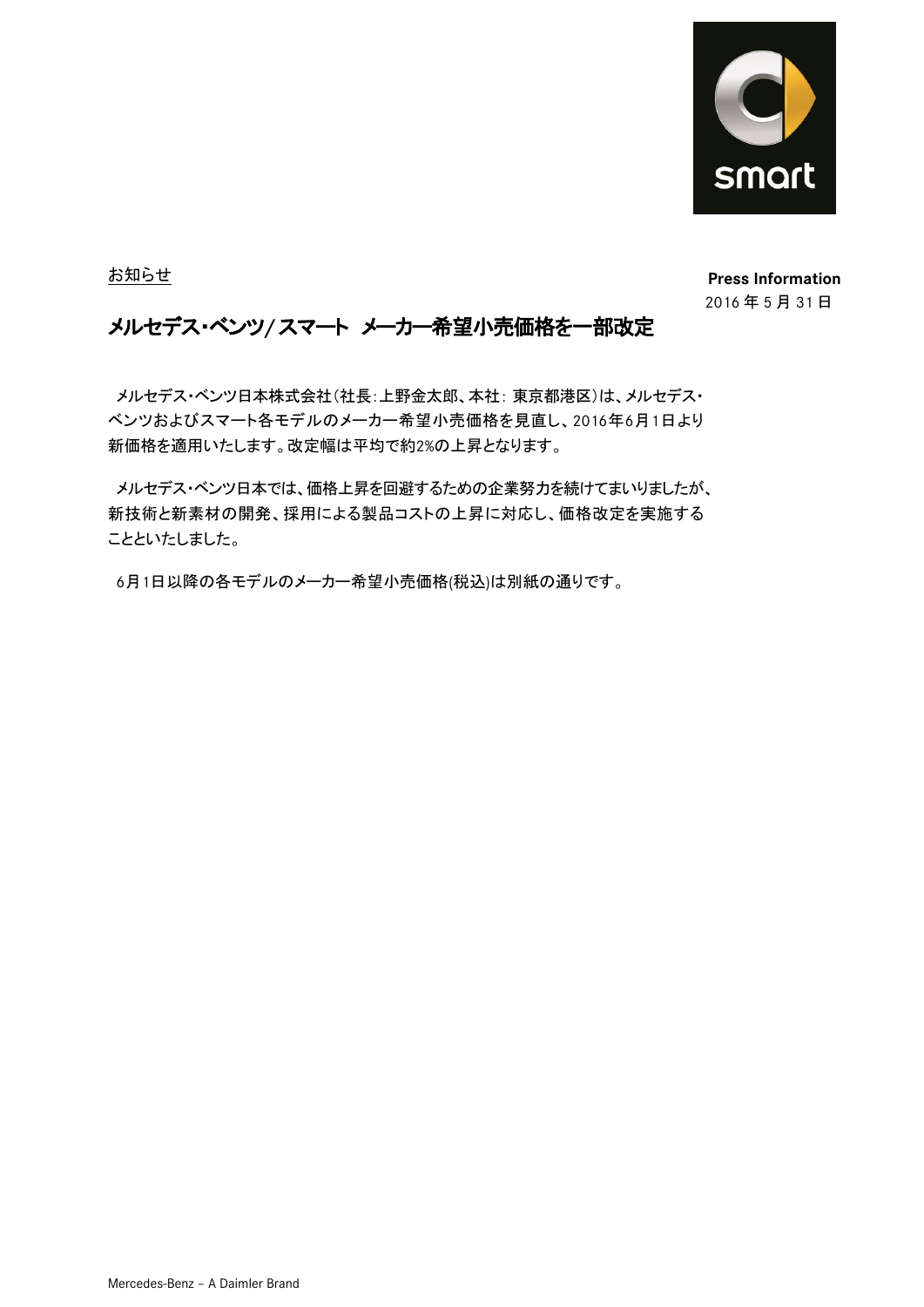## メーカー希望小売価格(消費税込み)は以下の通りです。

<メルセデス・ベンツ>

クラス | モデル | 新メーカー希望<br>フラス | モデル | ・・・・・・・・・・・・・・ 小売価格 現行希望 小売価格 A-Class A 180 Style (受注生産) **¥2,980,000** ¥2,960,000 A 180 **¥3,290,000** ¥3,260,000 A 180 Sports **¥3,900,000** ¥3,870,000 A 250 SPORT 4MATIC **¥5,340,000** ¥5,290,000 B-Class B 180 **¥3,160,000** ¥3,130,000 B 180 Sports **¥3,950,000** ¥3,920,000 B 250 4MATIC Sports **¥5,050,000** ¥5,000,000 CLA Coupé CLA 180 **¥3,590,000** ¥3,510,000 CLA 250 **¥5,060,000** ¥4,960,000 CLA 250 4MATIC **¥5,270,000** ¥5,170,000 CLA Shooting Brake CLA 180 Shooting Brake **¥3,680,000** ¥3,600,000 CLA 180 Shooting Brake Sports **¥4,360,000** ¥4,280,000 CLA 250 Shooting Brake **¥5,020,000** ¥4,920,000 CLA 250 SPORT 4MATIC Shooting Brake **¥5,710,000** ¥5,610,000 GLA GLA 180 **¥3,580,000 ¥**3,510,000 GLA 180 Sports  $\begin{array}{|c|c|c|c|}\n\hline\n\text{44,200,000} & \text{44,120,000}\n\hline\n\end{array}$ GLA 250 4MATIC  $\textbf{44,870,000}$   $\textbf{44,770,000}$ GLA 250 4MATIC Sports **¥5,280,000** ¥5,180,000 GLA 250 4MATIC Off-Road **¥5,330,000** ¥5,230,000 C-Class Sedan C 180 (受注生産) **¥4,360,000** ¥4,270,000 C 180 AVANTGARDE **¥4,860,000** ¥4,760,000 C 200 AVANTGARDE **¥5,450,000** ¥5,340,000 C 220 d AVANTGARDE **¥5,700,000** ¥5,590,000 C 250 Sports **¥6,700,000** ¥6,570,000 C 350 e AVANTGARDE **¥7,210,000** ¥7,070,000 C-Class Stationwagon C 180 STATIONWAGON (受注生産) **¥4,600,000** ¥4,510,000 C 180 STATIONWAGON AVANTGARDE **¥5,500,000** ¥5,390,000 C 180 STATIONWAGON Sports **¥5,960,000** ¥5,840,000 C 200 STATIONWAGON AVANTGARDE **¥5,810,000** ¥5,700,000 C 200 STATIONWAGON Sports **¥6,280,000** ¥6,160,000 C 200 STATIONWAGON Sports (本革仕様) **¥6,670,000** ¥6,540,000 C 220 d STATIONWAGON AVANTGARDE **¥6,070,000** ¥5,950,000 C 220 d STATIONWAGON Sports **¥6,540,000** ¥6,410,000 C 220 d STATIONWAGON Sports (本革仕様) **¥6,930,000** ¥6,790,000 C 250 STATIONWAGON Sports **¥7,530,000** ¥7,380,000 C 350 e STATIONWAGON AVANTGARDE **¥7,980,000** ¥7,820,000 C-Class C 180 Coupé Sports **¥5,470,000** ¥5,470,000

**¥5,850,000** ¥5,850,000

別紙

Mercedes-Benz – A Daimler Brand

C 180 Coupé Sports

Coupé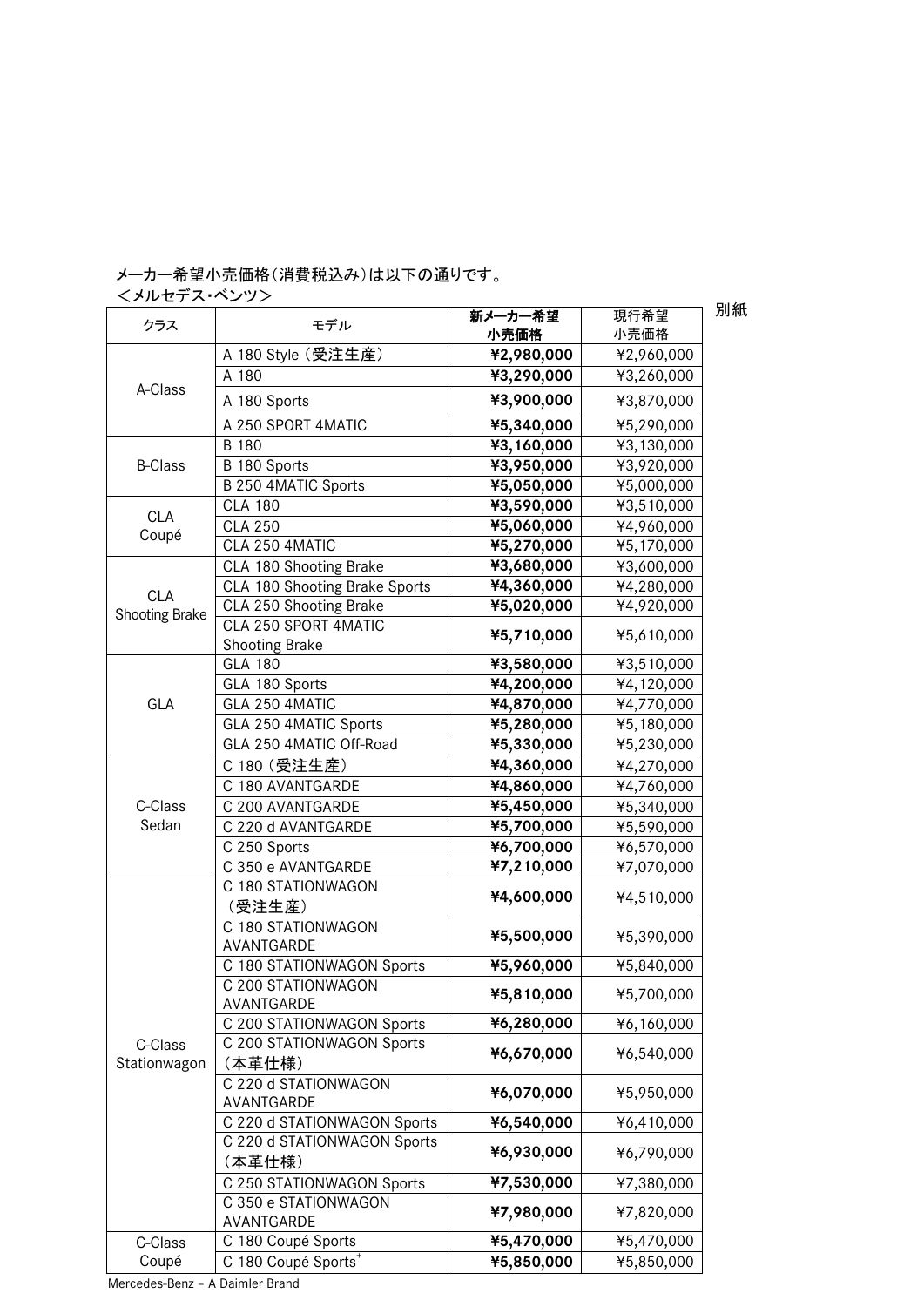| クラス              | モデル                                      | 新メーカー希望<br>小売価格 | 現行希望<br>小売価格 |    |
|------------------|------------------------------------------|-----------------|--------------|----|
|                  | E 220 BlueTEC AVANTGARDE                 | ¥6,870,000      | ¥6,870,000   | 別紙 |
| E-Class<br>Sedan | E 250 AVANTGARDE                         | ¥6,870,000      | ¥6,870,000   |    |
|                  | E 300 4MATIC AVANTGARDE                  | ¥7,870,000      |              |    |
|                  |                                          |                 | ¥7,870,000   |    |
|                  | E 350 BlueTEC AVANTGARDE                 | ¥8,400,000      | ¥8,400,000   |    |
|                  | E 400 Hybrid AVANTGARDE                  | ¥9,340,000      | ¥9,340,000   |    |
|                  | E 220 BlueTEC STATIONWAGON<br>AVANTGARDE | ¥7,240,000      | ¥7,240,000   |    |
|                  | E 250 STATIONWAGON<br>AVANTGARDE         | ¥7,240,000      | ¥7,240,000   |    |
| E-Class          | E 300 STATIONWAGON<br>AVANTGARDE         | ¥7,930,000      | ¥7,930,000   |    |
| Stationwagon     | E 300 4MATIC STATIONWAGON<br>AVANTGARDE  | ¥8,240,000      | ¥8,240,000   |    |
|                  | E 350 BlueTEC STATIONWAGON<br>AVANTGARDE | ¥8,770,000      | ¥8,770,000   |    |
|                  | E 400 STATIONWAGON<br>AVANTGARDE         | ¥9,750,000      | ¥9,750,000   |    |
|                  | E 250 Coupé                              | ¥7,160,000      | ¥7,020,000   |    |
| E-Class Coupé    | E 400 Coupé                              | ¥9,570,000      | ¥9,380,000   |    |
| E-Class          | E 250 Cabriolet                          | ¥7,480,000      | ¥7,330,000   |    |
| Cabriolet        | E 400 Cabriolet                          | ¥10,090,000     | ¥9,890,000   |    |
|                  | CLS 220 d                                | ¥7,800,000      | ¥7,650,000   |    |
| <b>CLS</b>       | <b>CLS 400</b>                           | ¥9,880,000      | ¥9,690,000   |    |
| Coupé            | <b>CLS 550</b>                           | ¥12,730,000     | ¥12,480,000  |    |
|                  | CLS 220 d Shooting Brake                 | ¥8,070,000      | ¥7,910,000   |    |
| <b>CLS</b>       | CLS 400 Shooting Brake                   | ¥10,150,000     | ¥9,950,000   |    |
| Shooting Brake   | CLS 550 4MATIC<br><b>Shooting Brake</b>  | ¥13,270,000     | ¥13,010,000  |    |
|                  | S 300h                                   | ¥9,980,000      | ¥9,980,000   |    |
|                  | S 400h                                   | ¥11,230,000     | ¥11,120,000  |    |
|                  | S 300h Exclusive                         | ¥12,830,000     | ¥12,700,000  |    |
|                  | S 400h Exclusive                         | ¥13,460,000     | ¥13,330,000  |    |
| S-Class          | S 300h long                              | ¥13,530,000     | ¥13,400,000  |    |
|                  | S 550 e long                             | ¥16,380,000     | ¥16,380,000  |    |
|                  | S 550 long                               | ¥16,380,000     | ¥16,380,000  |    |
|                  | S 600 long                               | ¥23,180,000     | ¥22,950,000  |    |
| S-Class<br>Coupé | S 400 4MATIC Coupé                       | ¥14,770,000     | ¥14,770,000  |    |
|                  | S 550 4MATIC Coupé                       | ¥17,240,000     | ¥17,240,000  |    |
|                  | S 550 Coupé                              | ¥17,750,000     | ¥17,400,000  |    |
| GLC              | GLC 250 4MATIC                           | ¥6,280,000      | ¥6,280,000   |    |
|                  | GLC 250 4MATIC Sports                    | ¥6,780,000      | ¥6,780,000   |    |
|                  | GLC 250 4MATIC Sports<br>(本革仕様)          | ¥7,450,000      | ¥7,450,000   |    |
|                  |                                          |                 |              |    |

Mercedes-Benz – A Daimler Brand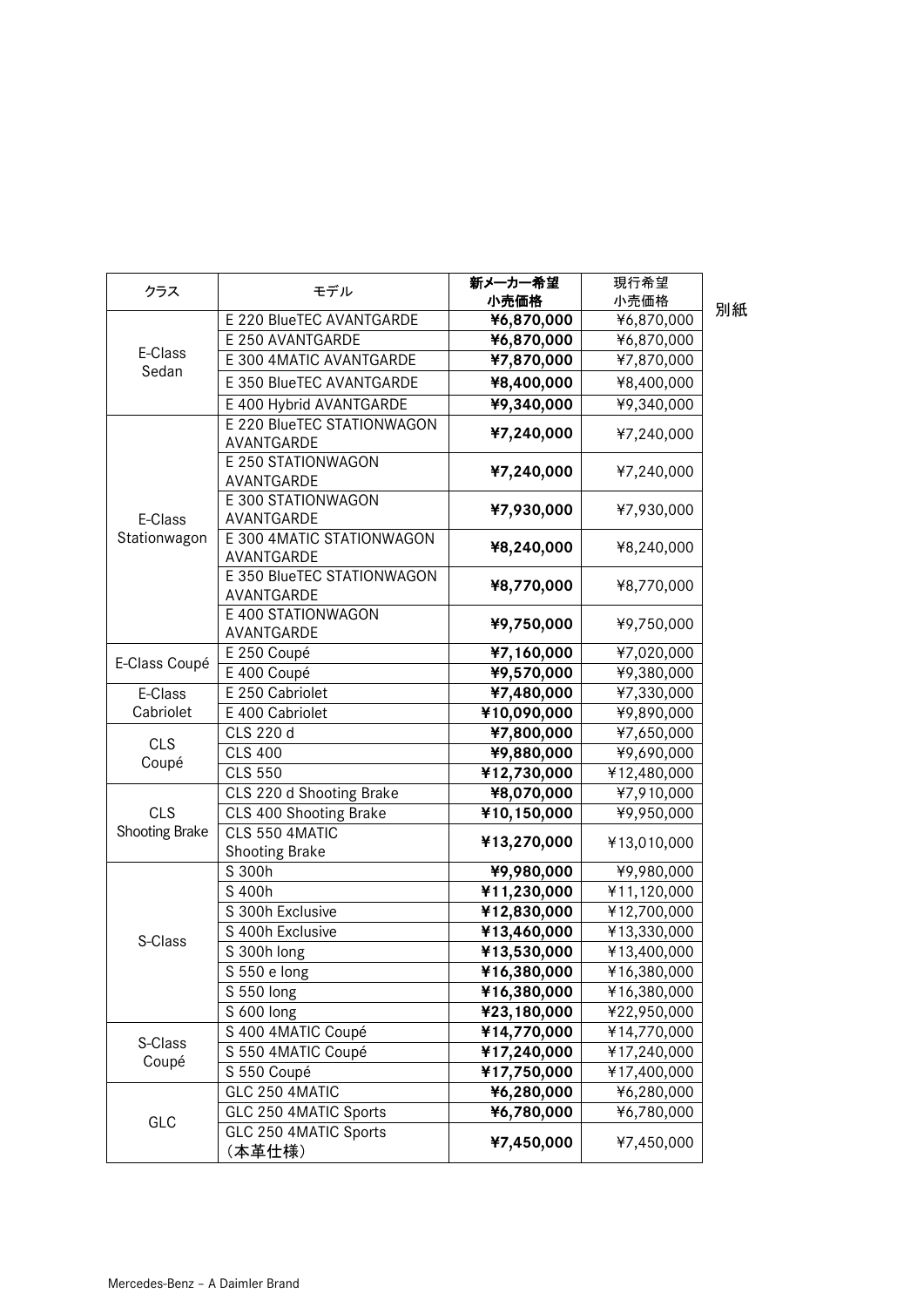| クラス        | モデル                           | 新メーカー希望     | 現行希望        |    |
|------------|-------------------------------|-------------|-------------|----|
|            |                               | 小売価格        | 小売価格        |    |
| <b>GLE</b> | GLE 350 d 4MATIC              | ¥8,680,000  | ¥8,680,000  | 別紙 |
|            | GLE 350 d 4MATIC (本革仕様)       | ¥9,290,000  | ¥9,290,000  |    |
|            | GLE 350 d 4MATIC Sports       | ¥9,640,000  | ¥9,640,000  |    |
| <b>GLE</b> | GLE 350 d 4MATIC Coupé        | ¥8,900,000  | ¥8,900,000  |    |
| Coupé      | GLE 350 d 4MATIC Coupé Sports | ¥9,800,000  | ¥9,800,000  |    |
| <b>GLS</b> | GLS 350 d 4MATIC (受注生産)       | ¥10,700,000 | ¥10,700,000 |    |
|            | GLS 350 d 4MATIC Sports       | ¥11,900,000 | ¥11,900,000 |    |
|            | GLS 550 4MATIC Sports         | ¥15,000,000 | ¥15,000,000 |    |
| G-Class    | G 350 d                       | ¥10,700,000 | ¥10,700,000 |    |
|            | G 550                         | ¥14,700,000 | ¥14,700,000 |    |

## <Mercedes-AMG>

| クラス                                 | モデル                                                         | 新メーカー希望     | 現行希望        |  |
|-------------------------------------|-------------------------------------------------------------|-------------|-------------|--|
|                                     |                                                             | 小売価格        | 小売価格        |  |
| A-Class                             | A 45 4MATIC                                                 | ¥7,200,000  | ¥7,130,000  |  |
| CLA Coupé                           | CLA 45 4MATIC                                               | ¥7,890,000  | ¥7,740,000  |  |
| <b>CLA Shooting</b><br><b>Brake</b> | CLA 45 4MATIC Shooting Brake                                | ¥8,070,000  | ¥7,920,000  |  |
| GLA                                 | GLA 45 4MATIC                                               | ¥7,790,000  | ¥7,740,000  |  |
| C-Class                             | C 450 AMG 4MATIC /<br>C 43 4MATIC                           | ¥8,800,000  | ¥8,630,000  |  |
| Sedan                               | C <sub>63</sub>                                             | ¥12,190,000 | ¥11,950,000 |  |
|                                     | C 63 S                                                      | ¥13,520,000 | ¥13,250,000 |  |
| C-Class                             | C 450 AMG 4MATIC STATIONWAGON /<br>C 43 4MATIC STATIONWAGON | ¥9,620,000  | ¥9,430,000  |  |
| Stationwagon                        | C 63 STATIONWAGON                                           | ¥13,010,000 | ¥12,750,000 |  |
|                                     | C 63 S STATIONWAGON                                         | ¥14,330,000 | ¥14,050,000 |  |
| C-Class                             | C 63 Coupé                                                  | ¥12,460,000 | ¥12,460,000 |  |
| Coupé                               | C 63 S Coupé                                                | ¥13,580,000 | ¥13,580,000 |  |
| <b>CLS</b>                          | <b>CLS 63 S</b>                                             | ¥19,050,000 | ¥18,680,000 |  |
| Coupé                               | CLS 63 S 4MATIC                                             | ¥19,220,000 | ¥18,840,000 |  |
| CLS                                 | CLS 63 S 4MATIC                                             | ¥19,560,000 | ¥19,180,000 |  |
| Shooting Brake                      | Shooting Brake                                              |             |             |  |
|                                     | S 63 4MATIC long                                            | ¥24,830,000 | ¥24,580,000 |  |
| S-Class                             | S 63 long                                                   | ¥24,830,000 | ¥24,580,000 |  |
|                                     | S 65 long                                                   | ¥32,970,000 | ¥32,640,000 |  |
| S-Class                             | S 63 4MATIC Coupé                                           | ¥24,970,000 | ¥24,480,000 |  |
| Coupé                               | S 65 Coupé                                                  | ¥32,460,000 | ¥31,820,000 |  |
| <b>GLE</b>                          | GLE 43 4MATIC                                               | ¥11,500,000 | ¥11,500,000 |  |
|                                     | GLE 63 S 4MATIC                                             | ¥17,400,000 | ¥17,400,000 |  |
| <b>GLE</b>                          | GLE 43 4MATIC Coupé                                         | ¥12,000,000 | ¥12,000,000 |  |
| Coupé                               | GLE 63 S 4MATIC Coupé                                       | ¥17,800,000 | ¥17,800,000 |  |
| GLS                                 | GLS 63 4MATIC                                               | ¥19,000,000 | ¥19,000,000 |  |
| G-Class                             | G 63                                                        | ¥19,000,000 | ¥19,000,000 |  |
|                                     | G 65                                                        | ¥34,700,000 | ¥34,700,000 |  |
|                                     | GT                                                          | ¥16,500,000 | ¥16,500,000 |  |
| AMG GT                              | GT <sub>S</sub>                                             | ¥19,300,000 | ¥19,300,000 |  |